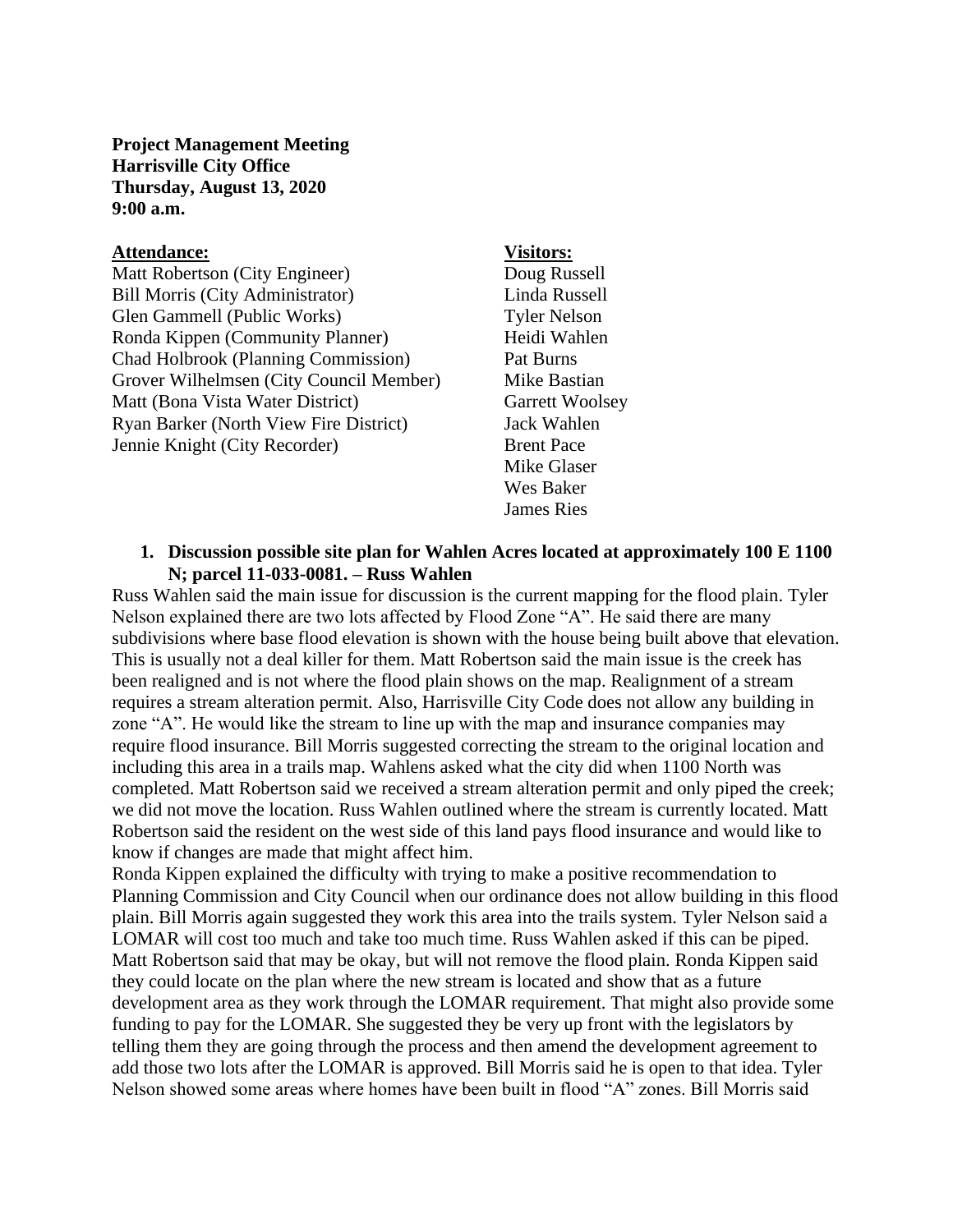many other cities in Weber County share the same ordinance requirements. He also pointed out FEMA must approve any changes the city makes to our ordinances affecting the flood plains. Matt Robertson said the proposed FEMA map is not changing the flood plain in this area. Bill Morris said he is not worried about the area flooding; we have to meet the appropriate requirements. Heidi Wahlen asked if the retention pond could be moved to the flood plain area. Matt Robertson said they would be fighting the drainage going upward. Tyler Nelson said this was designed around existing drainage, but they could rework the plan. Heidi Wahlen asked for confirmation this only affects one lot. Ronda confirmed this affects the corner of lot 32. She asked for a new concept plan and she can begin helping with a development agreement. Bill Morris said once the engineering is complete with outlining the flood plain and addressing those issues, they can begin working through the approval process.

### **2. Discussion possible site plan for Utah Mountain School located at approximately 840 N. Highway 89. – Brent Pace**

Brent Pace explained they have signed a lease with the school, they will be purchasing and developing the property to the north of Greenwood. They submitted a concept plan and gave the history of Boyer's involvement with building charter schools. This is a unique school situation and they have been conservative trying to look for the appropriate location. Greenwood would become a K-6 school instead of K-8 by feeding students into the junior high. Bill Morris said from a planning perspective, this area is zoned for a school. Matt Robertson said the parking area is butted up against the Wahlen property and the west property owner. Brent Pace said they have not had any discussion with the other property owners. Matt Robertson said there have been conversations with UDOT about access off Highway 89. Mike Glaser said UDOT has agreed to leave the Highway 89 access as ingress only. Matt Robertson asked what the dome shaped outlines on the site plan represent. Wes Baker explained the teaching model is for outside domes that will be used as classroom spaces. Brent Pace said the traffic flow pattern will bring all the traffic north to 1100 North with staggering start times for the schools to reduce heavy traffic times. This school would be a maximum of 450 students; adding Greenwood student population would be around 800 students total.

Glen Gammell asked for clarification on the original agreement for Greenwood to pursue access on 1100 North. Matt Robertson said UDOT is okay with leaving the Highway 89 access as ingress only. Glen Gammell asked about the possibility of a traffic light on 1100 North and Highway 89 and also 1100 North and Washington Blvd. Matt Robertson said the light is too close to Larsen Lane on the east side, and UDOT will not consider this until the traffic requires it on the west side. Matt Robertson said they city would like to be part of those conversations with UDOT. There were a few different options on what UDOT would approve. Brent Pace said from a traffic perspective, the ingress will be split for the junior high. He asked if Greenwoods cueing stays onsite. Glen Gammell pointed out there are between 20 to 25 cars on Highway 89 during drop off and pick up. Brent Pace said the area and length is longer than what they normally have and should accommodate stacking of cars onsite. Mike Glaser said they do not need this access to be a city street, just a driveway. Matt Robertson pointed out where the stub road is off of 1100 North and said this would have to be a shared access to not isolate any properties, which will have to come off of a city road. Bill Morris said from the planning perspective, this meets city standards, they will need to work out the engineering. Matt Robertson said they will need to contact Bona Vista for culinary water, Pineview water for secondary, North View Fire District, and Weber Morgan Health Department. Brent Pace said they will work out all of the land issues,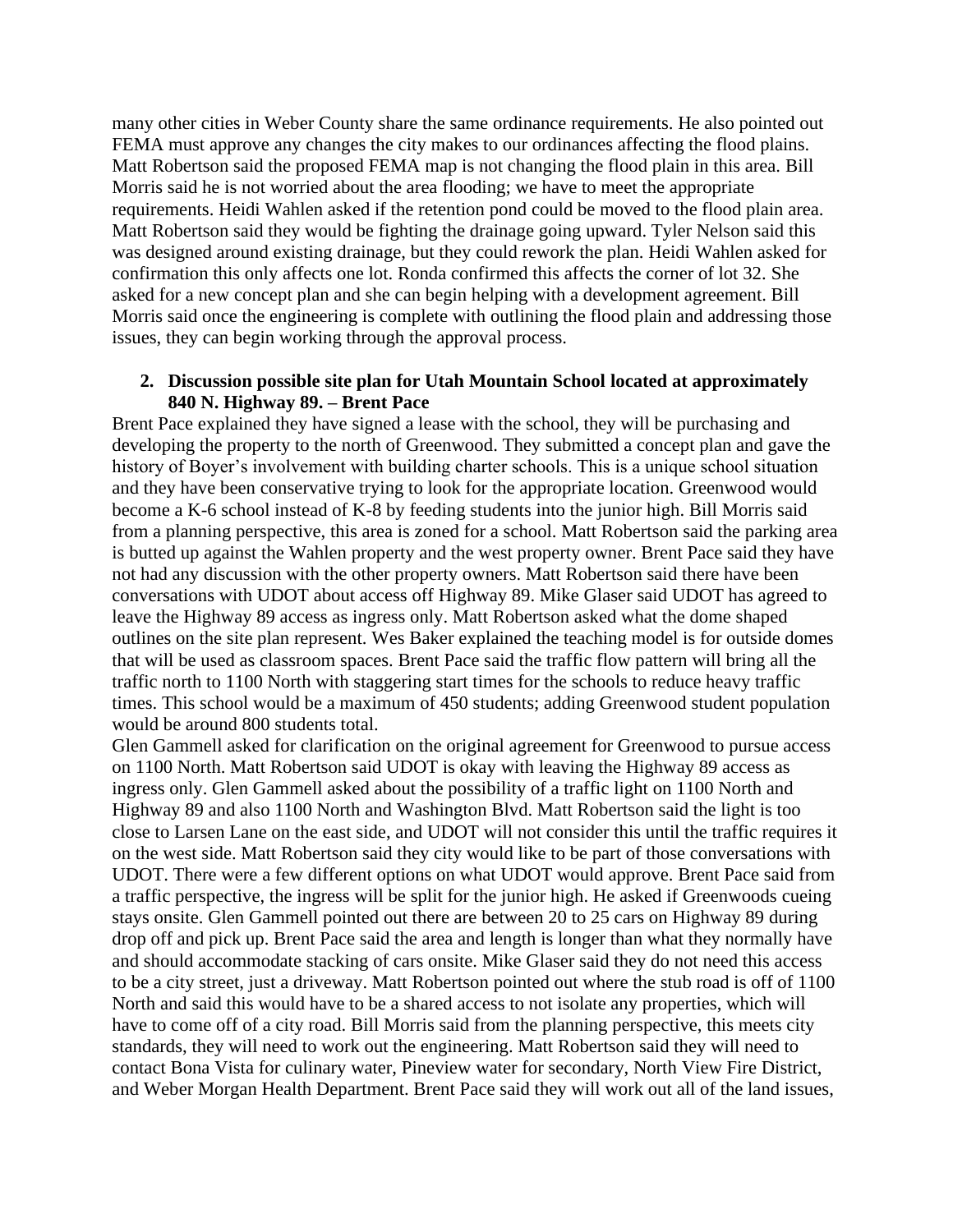he asked if the city has any height restrictions and setbacks. Bill Morris referred them to the code requirements and said this requires Planning Commission approval; then they can apply for the building permit.

Matt Robertson pointed out if they decide to subdivide, they will have to go through city council. Bill Morris said this is all on one large lot, so a boundary line adjustment is not possible. Heidi Wahlen asked if they could be invited to look over the site plan with this bordering their property. Bill Morris said they are welcome to step outside and have a discussion together. He said shared access can be worked out through the development agreement. Brent Pace said they can move the road to have a better access. Matt Robertson said they need to adjust their site plan. Heidi Wahlen asked if this would include teen driver traffic. Brent Pace responded that Charter High Schools are riskier from a real estate perspective, so there are no plans to have teen drivers. Bill Morris asked why Charter High Schools are risky. Brent Pace explained for schools K-6 there is one decider, for 7-9 there are several more, with high school level, they often compete with local public schools. With both Fremont and Weber High Schools being good schools, it is difficult to populate a Charter High School.

There was a short discussion on leaving some green space between the buildings. Brent Pace said there is nothing finalized with Greenwood and they are not completely settled on where the school will be located.

## **3. Discussion possible development options for property located at approximately 1234 N Harrisville Rd. – Mike Bastian**

Mike Bastian said he has this property under contract and they are trying to get started on a concept design. They understand that secondary water may be an issue, with no option for Pineview. Matt Robertson said this property is within Pineview district but they do not have any service lines on the west side of Highway 89, and this has been too cost prohibited. They may have to consider a private system. Mike Bastian asked if there is any way to cluster the houses. Bill Morris pointed out the cluster subdivision ordinance 11.16 which requires a minimum of 10 acres. Other utilities were discussed. Storm drain may have to tie into the LDS church. The ground water drains west past the house, they may need to maintain an easement with the house. Matt Robertson said he can send over some utility drawings. The house on North Harrisville Road may need to be removed for road access. With this many proposed homes, there will have to be two access locations. There is sewer in North Harrisville Road. Discussion on stub roads to the south properties. Mike Bastian asked if there is a possibility of a cluster of townhomes on the Highway. Bill Morris said this zone does not allow for multifamily dwellings.

Bill Morris suggested they start by contacting Pineview. Matt Robertson said there are other areas in the city where Pineview cannot service, and the city is looking to take over these private systems. Matt Robertson pointed out the turnout across Highway 89 from the western canal. The turnout also affects the owners to the west. Pineview service would be available on the west side if they brought it across the highway. There is a ditch they might be able to pressurize a system for development on the west side.

# **4. Discussion possible site plan for Warren Hollow located at approximately 217 E. Larsen Lane. – Pat Burns**

Bill Morris asked if Parcel "A" is for storm water or irrigation. Matt Robertson said they looked at creating a big pond where they can pump out of. Discussion about pipe size and LID measurements. Bill Morris reviewed the code standards and requirements for mixing storm water